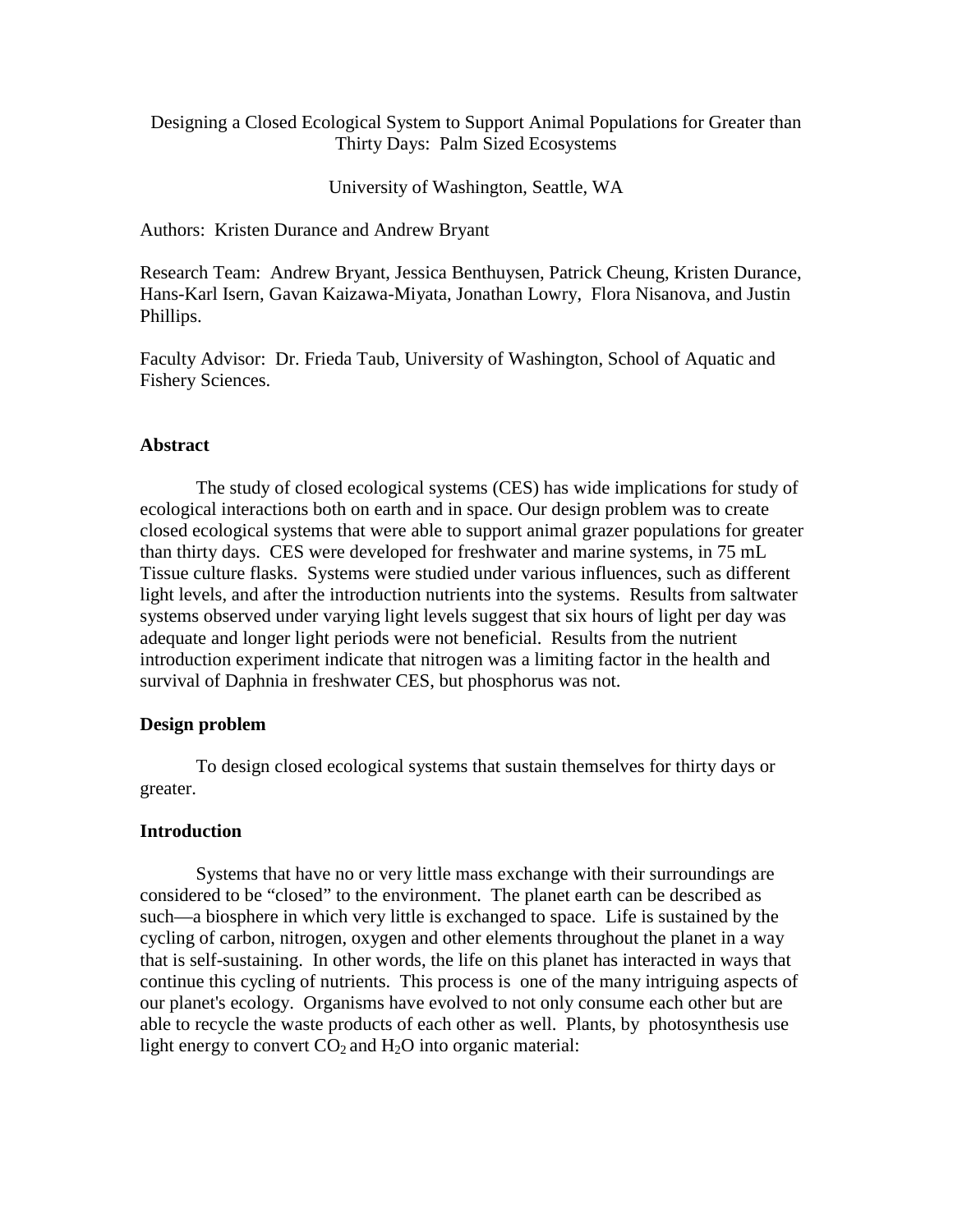$$
6CO2 + 12 H2O + light energy  $\rightarrow$  C<sub>6</sub>H<sub>12</sub>O<sub>6</sub> + 6O<sub>2</sub> + 6H<sub>2</sub>O
$$

The opposite reaction is respiration:

$$
C_6H_{12}O_6 + 6O_2 + 6H_2O \rightarrow 6CO_2 + 12 H_2O + light energy
$$

The  $CO<sub>2</sub>$  is a waste product of respiration of organisms including grazers that in turn use the byproduct of photosynthesis, oxygen, to survive. These grazers are eaten by higher-level predators which contribute to the cycle with their waste products. This cycle is continuous and vital to aerobic organism survival. Species interactions can also be seen in the cycling of nitrogen throughout the planet. While this cycle is more complex, with many chemical transformations, the basic concept is the same: plants (primary producers) need nitrogen in the form of nitrate or ammonia. nitrogen is the fourth most abundant element on the planet but very little is in a form usable by plants. This makes nitrogen one of the most limiting factors in plant growth. nitrogen is fixed into nitrate by a number of ways including plant/microbe symbiosis, prokaryotes and lightening. Grazers and predators secrete waste in the form of urea, which contains ammonia, and this can be transformed into nitrate by soil bacteria. All of the steps involved require an intimate coordination with other organisms.

 Studying ecology on a planetary level has many drawbacks. The scale of our planet allows for a wide variety of climatic and ecological effects with very little idea of what is driving them. There is also a long lag period before many effects are seen at the planet-wide level. This is clearly seen in the development of our atmosphere. The oxygen content of our atmosphere did not develop the day after cyanobacteria started producing oxygen as a waste product. It has taken millions of years and many organism permutations to get to the atmosphere content we have today. The atmosphere most likely went through many cycles of aerobic and anaerobic conditions to reach the state it is in. This lag time would make it hard to see the effects of a chemical that has become off balance within the Earth's environment. Planetary size also effects how smaller ecosystems within the larger biosphere react to stresses. The condition of the planet may not affect every community or ecosystem the same way due to distinct differences in species diversity. This makes it hard to determine what effect a stress may have on more than one ecosystem. Many organisms travel through large tracts of the planet, such as whales and birds, while other organisms, especially plants, are non-motile. It would be very impractical to just release a stress onto the planet and "see" what happens. Further complicating the picture is the conditions that organisms face at the local level. These conditions are often dynamic and not optimal. This makes producing things like computer models difficult because one must account for all the changes an ecosystem may experience and optimal conditions are very seldom seen in nature.

 With all of these limitations on ecological study, how can we even hope to discover all the secrets of the planet? One way the scientists have developed is laboratory ecosystems. These are often small-scale models of systems seen in nature that can be as complex or simple as needed. These systems can be used to study species interactions and such but since most of them are open to and rely on inputs from scientists, effects may be based on many factors . One way to eliminate this problem is to develop systems that are "closed" to the surrounding environment. These systems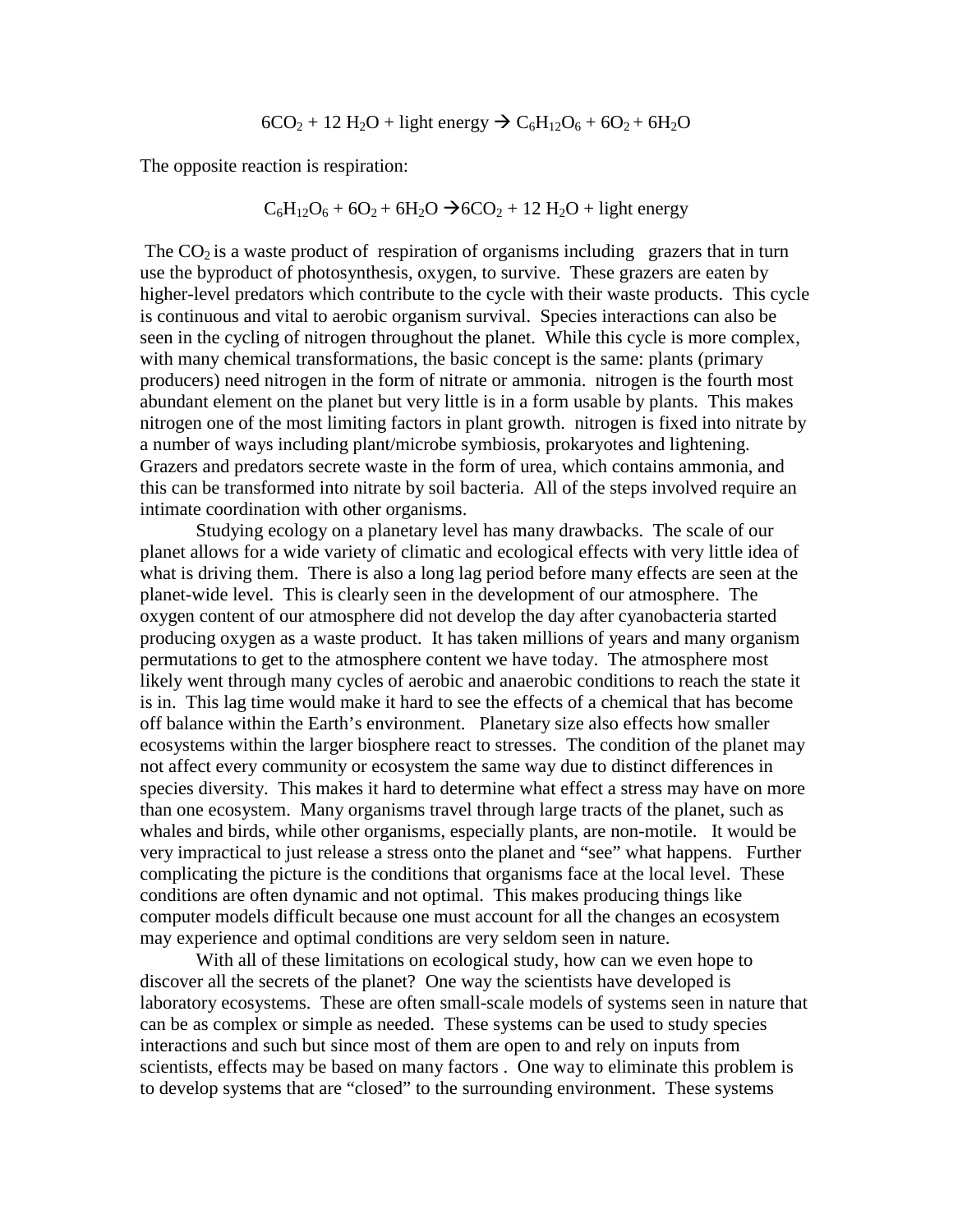would receive light energy from outside but would recycle everything needed for species survival without any inputs from the outside [Beyers and Odum 1993]. This is essentially what happens on Earth. We receive light energy from the sun and release energy in the form of heat into space, but we must recycle everything else from within the boundaries of our atmosphere. With closed ecological systems (CES) research, scientists can make the system as complex or as simple as needed in order to study as few or as many aspects of the ecosystem as desired [Odum 1989]. These systems are easier to monitor and reduce the problems that large-scale systems have as described above. Using CES to study patterns and effects of elements within an ecosystem allows one to not only observe specific interactions, but replicate and reproduce experiments and results [Taub 1980].

#### **Experimental Background**

 Closed ecological systems have been over looked as research tools for some time. Research began in the field in the early 1960's and has evolved from small glass bottles to the Biosphere II project and the Closed Ecological Life Support System (CELSS) project funded by NASA [Straight et. al. 1994]. The two latter projects were extremely costly, which may be one reason that research is not pursued in this area. The data that have been gathered from these experiments, however, are extremely useful and continue to be used to develop new methods of researching CES. One application of this data is thought to be sustaining organisms in space for long periods of time. By developing a system that is self-regenerating, astronauts would be able to spend longer periods of time in space while utilizing a more efficient source of oxygen. This research is also important on a species level. By looking at invertebrates, for example, in a small CES, information can be gathered on tolerance to differing levels of nutrients, light or oxygen, all of which help to describe the limits of the species. By knowing when a specific species may be killed by a pollutant, one may be able to extrapolate the health of an ecosystem based on the condition of these species. Data gathered from CES research could be utilized in many different ways, from understanding what upsets balances in lakes to create algal blooms to allowing long-term space flight an option to combat bacterial blooms that may disturb oxygen and other balances vital to the survival of the vehicle occupants. At a seminar for closed ecological systems in 1982, it was found that CES "promise to become a significant resource for the resolution of global ecology problems which have thus far been experimentally inaccessible…" [NASA 1982] due to the reasons stated previously. For our closed ecological systems, we looked at what environmental factors affect the ability of a system to sustain itself for greater than 30 days. Using both freshwater and marine systems, we explored how differing both day length and levels of nitrogen and phosphorus affect algal and invertebrate populations.

#### **Methods**

All of our CES were constructed using 75mL tissue culture flasks. These are inexpensive, sealable containers typically used to culture tissue cells. The benefit of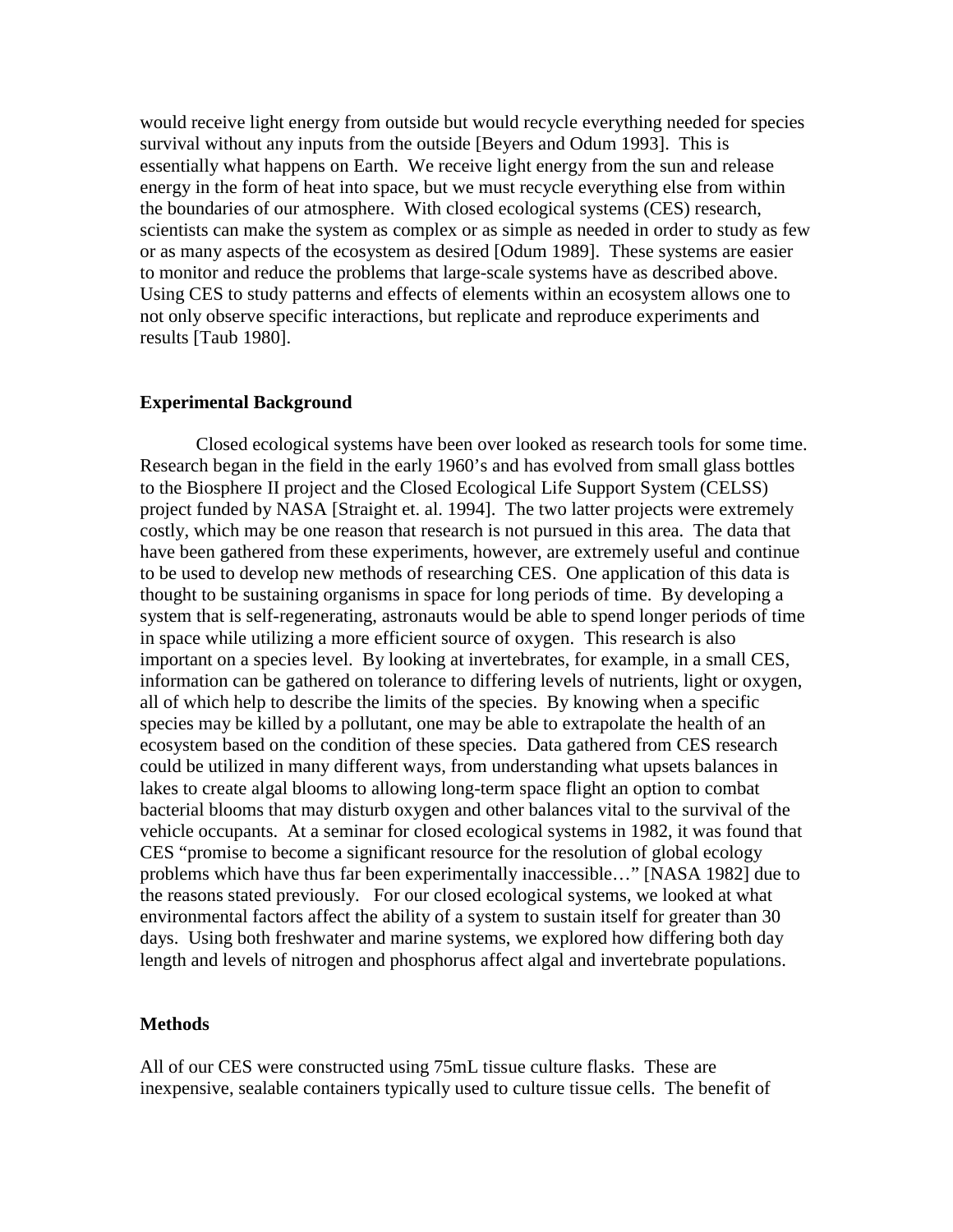using these containers versus glass culture tubes or other types of containers is they have an optically flat surface. This allows easier observation of the grazers as well as the opportunity to place the entire flask on a dissecting or inverted microscope to observe algal cells. Each flask, both marine and freshwater, was filled with water, media and algae and allowed to sit open for 5 days. This allowed for gas exchange to take place and for any unexpected organics to oxidize. The invertebrates were then added and the flasks were placed in their perspective incubators.

# *Freshwater Systems:*

 Freshwater closed ecological systems for various studies followed the same initial set-up and composition: Kent water and T82-LoSi (an algal medium) [Appendix I] served as the liquid environment and initial source of nutrients for the algae. Three types of algae—*Ankistrodesmus*, *Scenedesmus*, and *Chlamydomonas*—were introduced, along with 6 *Daphnia magna*, a freshwater invertebrate. They were added in the following composition:

 45 mL Kent water 15 mL T82-LoSi 0.8 mL *Ankistrodesmus*  0.8 mL *Scenedesmus*  0.8 mL *Chlamydomonas*

Systems were allowed to sit open to the atmosphere for five days and on day five 6 *Daphnia magna,* generally 3 adults and 3 juveniles, were added and the systems were sealed.

Two studies were performed with freshwater closed ecological systems:

# *Light Exposure Length Experiment:*

The first study looked at the effect of different light exposures on the health of closed systems. Systems were placed under varying light cycles—0, 6, 12, and 18 hours of light—while kept at constant temperature and (except for the 0-hour set) constant light transmittance. Each set was observed for algae content, *Daphnia* (adult and juveniles), number of carapaces or carcasses present, and the overall state of the system.

# *Nitrogen and phosphorus Introduction Experiment:*

In the second study, we asked whether the viability of closed ecological systems was limited by the uptake of nutrients in the form of *Daphnia* carapaces, carcasses or in other forms. It is thought that nutrients, especially nitrogen, are removed from the systems by being held in these durable forms. Slightly open systems, into which nutrients were added, were used to gain an understanding of the limitations on entirely closed ones.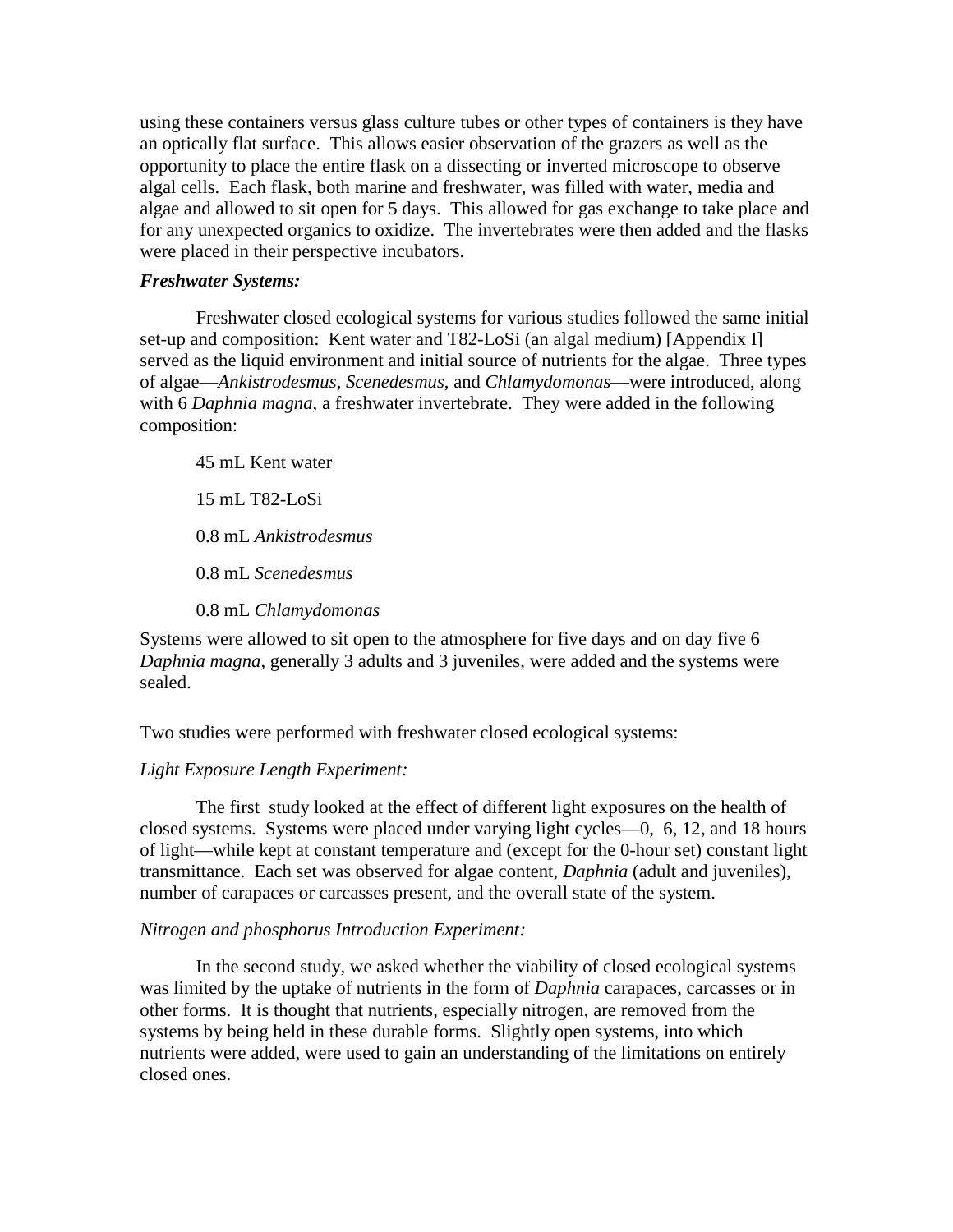Nutrients were introduced into the systems by means of syringes; a second syringe was used to relieve the increased pressure by taking up an amount of atmosphere from the flask equal to the nutrients added. While technically not *closed* systems, we were able to limit the openness to a single variable. The first nutrient introduced was a Nitrate  $(NO_3)$  solution to test whether nitrogen is taken out of the systems and becomes a limiting factor. To examine the possibility of phosphorus becoming a limiting factor after nitrogen is introduced, an  $NO_3/PO_4$  solution was injected into the second set. The third set of flasks was injected with Kent water, acting as the control.

Nutrients (and the control) were injected two weeks after the systems were sealed. The amount of  $NO<sub>3</sub>$  added was equal to the amount originally introduced in the system with the T82-LoSi, effectively doubling the amount available to algae and *Daphnia*. Introduction of the  $NO<sub>3</sub>/PO<sub>4</sub>$  solution doubled both the  $NO<sub>3</sub>$  and the  $PO<sub>4</sub>$  available in the system. Control sets were injected with equal amounts, but of Kent water, which contains no nitrates or phosphates.

#### *Marine Systems:*

Marine closed ecological systems employed many of the same techniques as freshwater. Three different species of algae were employed: *Nanochloropsis, Isochrysis*  and *Tetraselmus*. The salt water used was obtained at the Seattle Aquarium, Seattle, Washington. It was pumped from Puget Sound through a sand filter process to eliminate contaminants. It was not autoclaved so bacteria and other microorganisms were allowed to become part of the system. The elements of each flask were added as follows:

45mL of filtered salt water

15mL of f/2 media [Appendix I]

0.8mL of *Nanochloropsis*

0.8mL of *Isochrysis* 

0.8mL of *Tetraselmus* 

Each system was allowed to sit for 5 days, after which four *Tigriopus californicus* were added to 24 of the flasks and sealed. We then sealed 24 more flasks that did not receive any invertebrates. Six flasks of each treatment were then placed in four light treatments. Three incubators were set up at a temperature of 20ºC each with a different light treatment: 18 hours light, 12 hours light, 6 hours light and 0 hours light based on a 24 hour day. These treatments are generally expressed as 18L:6D or 18 hours light to 6 hours dark and so forth. The 0L:24D flasks were wrapped in tin foil and placed in a dark box within the 6L:18D incubator in order to minimize any light leaks.

*Daphnia* and *Tigriopus* (juveniles and adults) were counted and observed using the naked eye as well as the aid of a dissecting microscope. Trials were done to observe animal populations using a video camera, but this method is still being perfected. Algal growth was determined using a Plant Stress Meter (PSM), which measures the in vivo fluorescence of the algae. This method was successful until the algae began to fall out of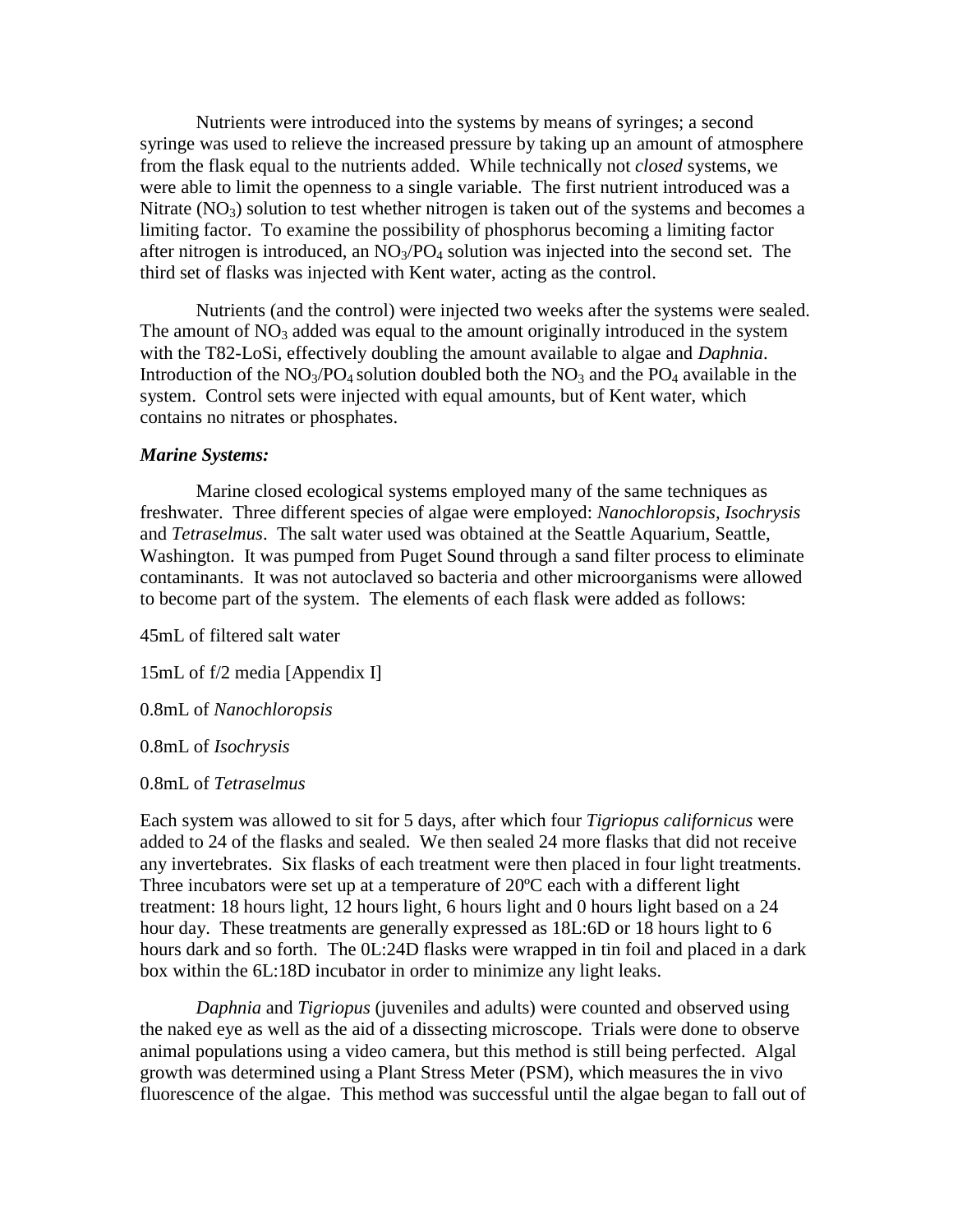suspension and clump together. At this point the PSM was unable to get a reading. In the experiments performed, algal growth continued throughout the duration of the experiment. Naked eye observations were also conducted on the overall health of the systems.

# **Results**

# *Freshwater Systems:*

 Results of the light exposure length experiment indicate that balances are achieved between the plant and animal populations in the 12- and 18-hour light-cycle sets. Populations of *Daphnia* remained fairly stable over the 2-week time period. In the 0-hour light cycle set, *Daphnia* persisted for longer than expected. While adults died off quickly, juveniles lived beyond the point when any visible algae could be detected. The 6-hour set also showed a drop-off in adults, but a rise in juveniles.

Introduction of nitrogen into the system, in comparison to the control sets of Kent water, showed a relatively higher population of *Daphnia* (both adult and juvenile) and, over the first 4 weeks, a higher PSM level—indicating more algae. Systems into which nitrogen and phosphorus were added showed similarly high levels of *Daphnia* and algae, but in two systems the *Daphnia* died off completely (Fig. 3). Overall, *Daphnia* in the nitrogen and nitrogen/phosphorus sets were more populous, produced more young, and appeared healthier (their guts were dark, indicating high food consumption, while *Daphnia* in the Kent sets appeared quite pale after the first three weeks, as visible algae diminished). Only the nitrogen and nitrogen/phosphorus sets showed, after 74 days, an average population of *Daphnia* about that number originally introduced.



Fig. 1 – Daphnia Populations for Kent Water

Fig. 2 – Daphnia Populations for Nitrogen Added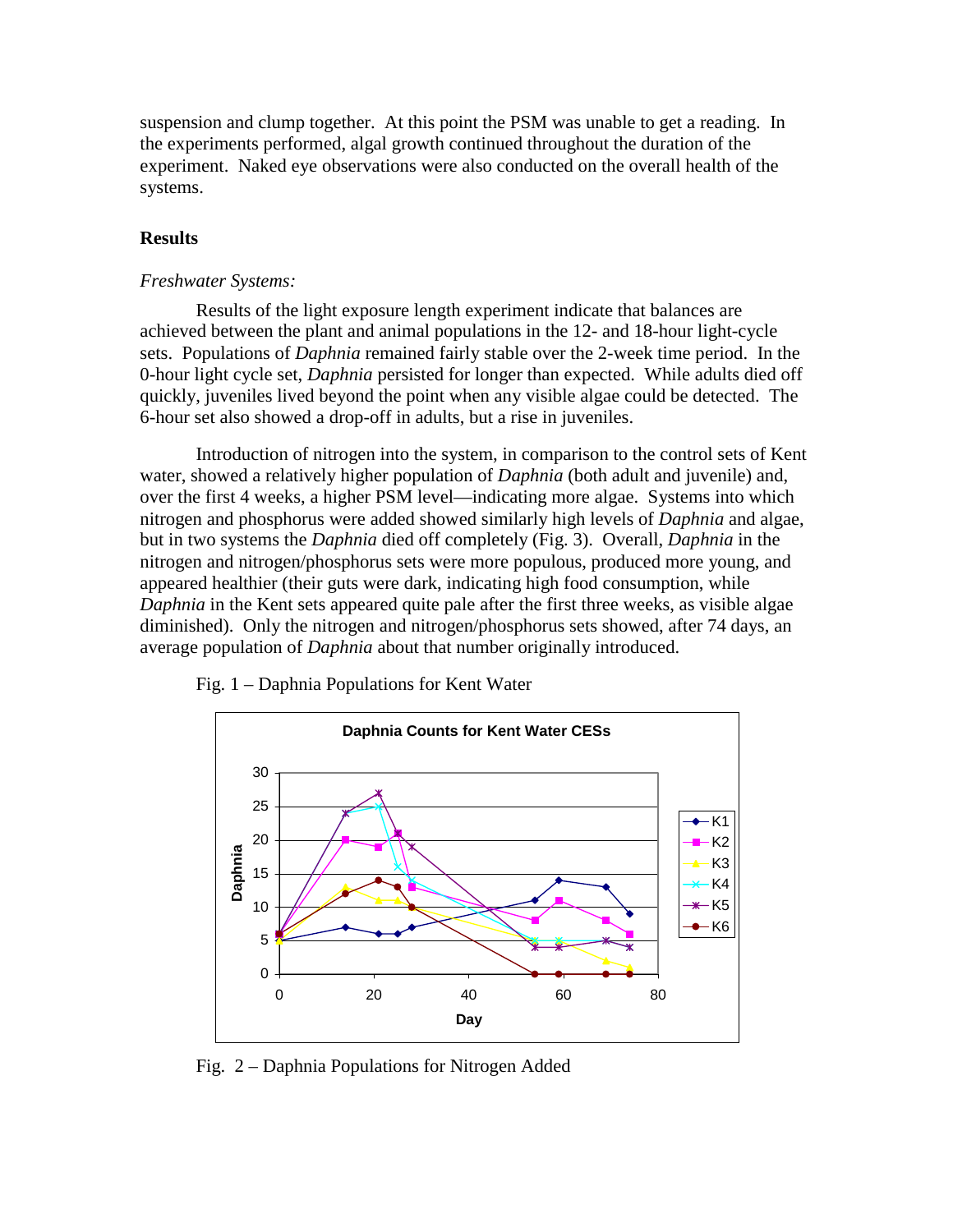

Fig. 3 – Daphnia Populations for Nitrogen and Phosphorus added

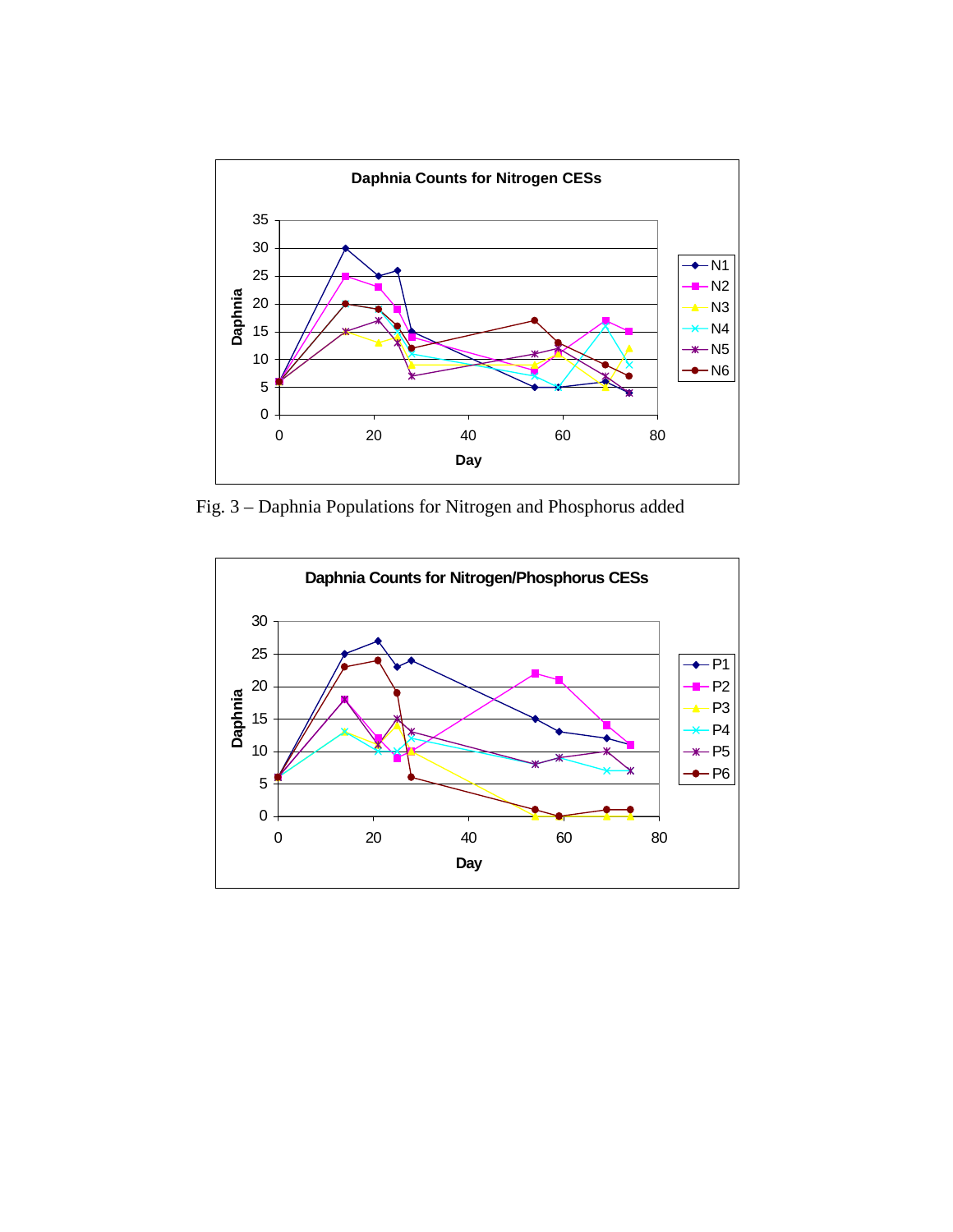# Fig. 4 – Daphnia Populations Averages



# *Marine Systems:*

# Effects on *T. californicus:*

 In the flasks containing both algae and grazers, the results show that *T. californicus* has a considerable range of survival. At the end of week three, all replicates showed egg hatching at least once, with many replicates still containing egg-bearing females. This suggests that to this point the day length had very little direct effect on the *T. californicus.* The replicates in the 0L:24D and 6L:18D had eggs hatch earlier than the replicates in 12L:12D and 18L:6D. The number of *T. californicus* did increase in all replicates until the end of week three, at which point the 0L:24D began to expire. The other three light treatments showed a slight decrease and leveling off at the same time.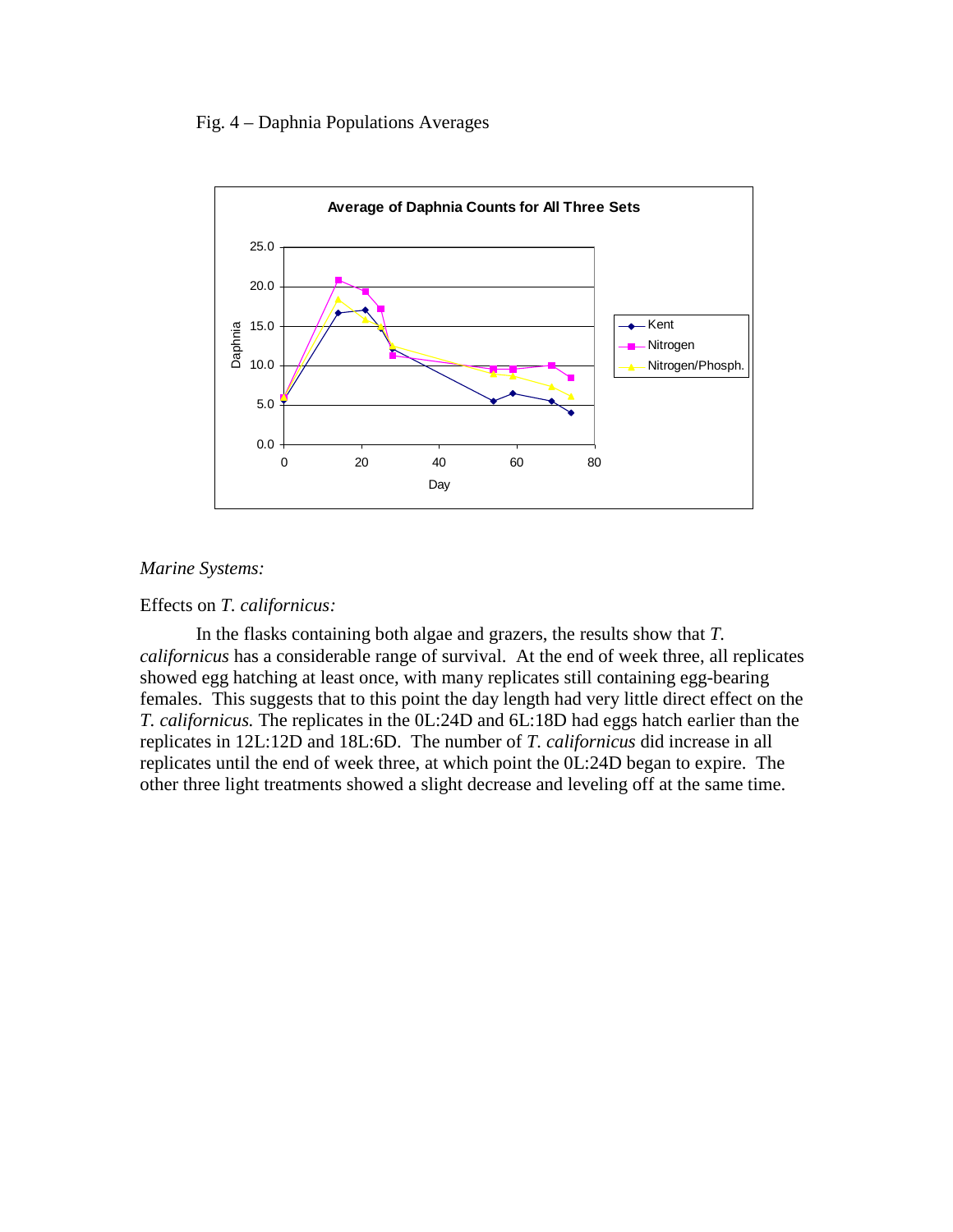Fig. 5 – *Tigriopus* populations at zero hours light.



Fig. 6 – *Tigriopus* populations at six hours light.

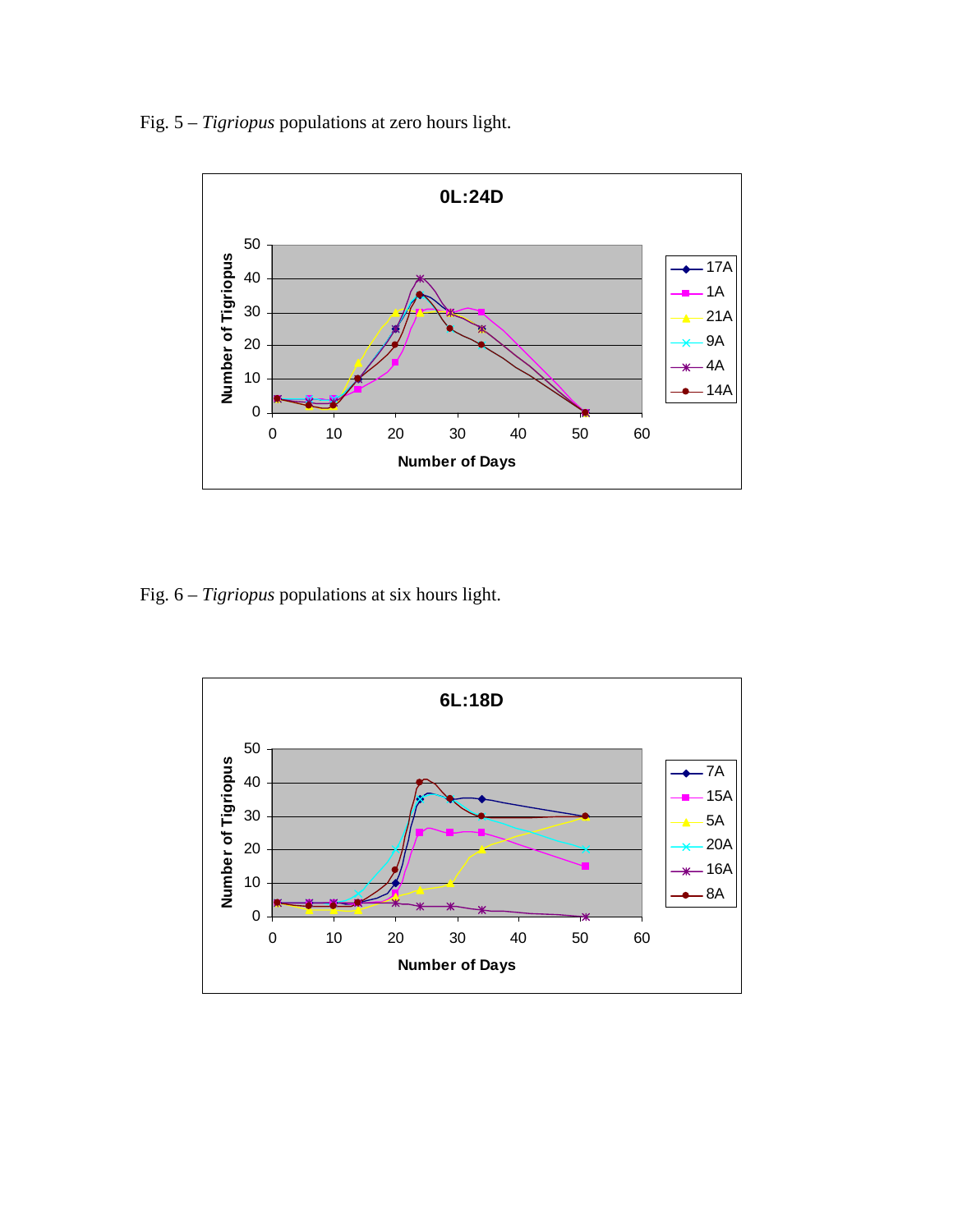Fig. 7 – *Tigriopus* populations at twelve hours light.



Fig. 8 – *Tigriopus* populations at eighteen hours light.



Effects on Algae:

 The algae in the 6L:18D without grazers shows a much higher amount of growth than the other three light treatments. The overall difference between the algal growth in the flasks without animals and those with animals is expected. The flasks without animals (Flasks numbered with a 'W') showed a fairly consistent growth. The 0L:24D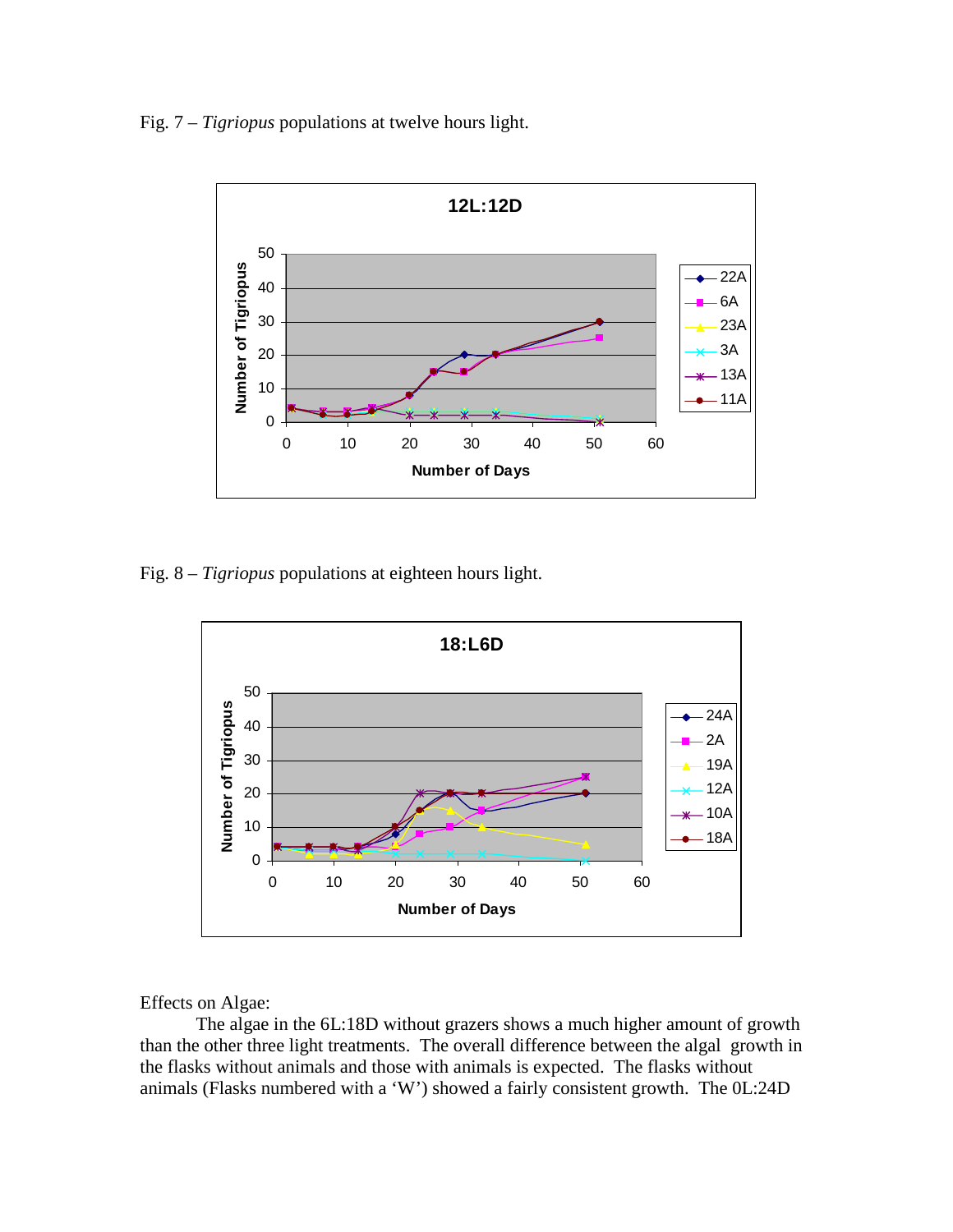did begin to see a decrease in algal cells around day 11 and visual observations did not show an increase in clumping, which could account for the decrease in PSM readings. This would mean that the algal cells were dying off from the lack of light. The flasks that contained animals showed a sharp decrease in PSM readings but visual observations showed an increase in cell clumping at the bottom of the flasks.

Fig. 9 – Chlorophyll concentrations over time in CES with and without *Tigriopus.*



# **Conclusions**

All replicates indicated survival past the thirty day mark. The *Daphnia* did not hatch an F2 generation but this has been seen with past research in *Daphnia* studies. In the marine systems, *Tigriopus* did hatch eggs past the F2 generation and were still producing eggs at the end of the experiment.

# *Freshwater Systems:*

 Data from the experiment introducing nitrogen and phosphorus into the otherwise closed system suggest that nitrogen is a limiting factor in closed ecological systems because the health of algae was significantly higher in systems where  $NO<sub>3</sub>$  was introduced, and average the *Daphnia* population was slightly higher (Fig. 4). There were no indications that phosphorus was a limiting factor, and in fact systems with nitrogen and phosphorus performed, on average, worse than those with only nitrogen.

# *Marine Systems:*

 When there are no grazers present, algal abundance was much greater than those systems where the algae is being grazed upon. In grazed systems, the algae tend to clump together, which may be a defense mechanism against predation. The amount of light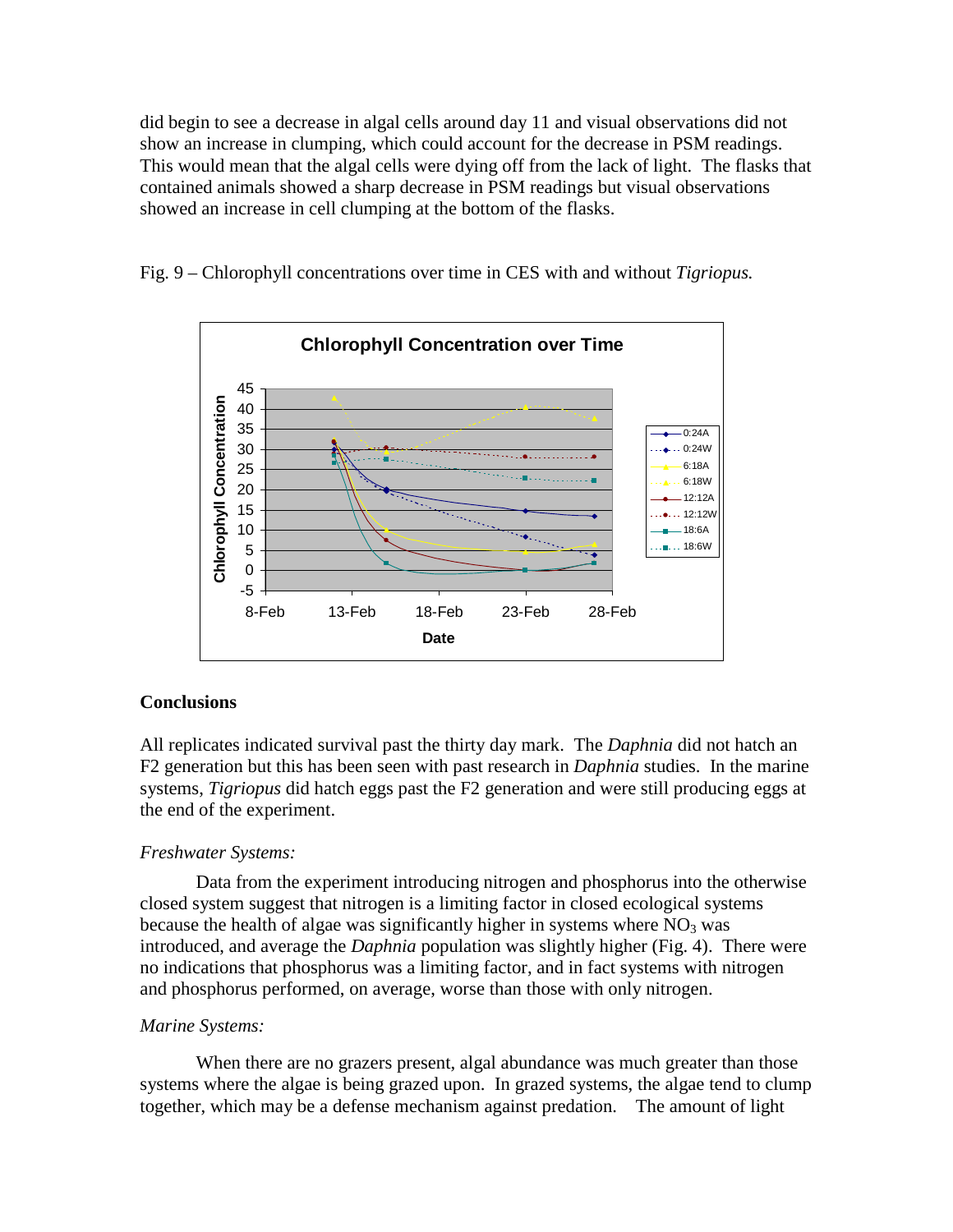needed to sustain an invertebrate population past 30 days seems to be quite variable. The 0L:24D systems did show a much quicker growth increase than those in the 12- and 18 hour light treatments. There seemed to be very little immediate advantage to increasing the day length over six hours. This may have been due to the intensity of the light which was measured at 32  $\mu$ E m<sup>-2</sup> s<sup>-1</sup>. Longer day lengths may increase the amount of time needed to hatch out eggs as all the flasks reached about the same animal density, just at different times. It took the 0L:24D treatments approximately 24 days to start showing any decline in *Tigriopus.* Once these systems began to decline, they did so very rapidly.

# *Overall Results and Implications for the Future:*

Our small, closed ecological systems are a great stepping stone for further research in the field. Future investigations include creating larger systems with slightly more complexity and varying trophic levels. What we have learned from these simple systems will help us to know what the starting point is for larger systems and what limitations these organisms have in any system. We are also working on more efficient ways to record the growth of animal populations using a video camera. Documenting animal populations on video will not only allow us to get a more accurate count of animals present but will also allow us to do visual analysis of swimming patterns and other behaviors of both *T. californicus* and *Daphnia magna.* We would also like to develop ways to determine the exact  $O_2$  and  $CO_2$  amounts within the systems so that we can get actual amounts and not relative amounts based on the health of the invertebrates. This will also allow us to get a better picture of what they can tolerate. The data gathered in these experiments as well as those done by pervious groups will allow us to pursue the goal of creating more complex systems with the ability to sustain large organisms for many years.

# **References**

Addey and Loveland, 1998. Dynamic Aquaria. Academic Press.

- Byers, R. J. and H. T. Odum. 1993. Ecological Microcosms. Springer-Verlag.
- McLachlan, J. 1973. p. 42-45 in Stein, J.R. (ed.) Handbook of Phycological Methods: Culture Methods and Growth Measurements. Cambridge University Press.
- Monk, C. R. 1941. Marine Harpacticoid Copepods from California. Trans Am Microscopic Soc. Vol. 60, 75-99.
- NASA 1982. Workshop on Closed System Ecology. Jet Propulsion Laboratory. 82-64. July  $15^{th}$ , 1982.
- Straight, C. L., Bubenheim, D. L., Bates, M. E. and Flynn, M. T. 1994. The CELSS Antarctic Project: An Advanced Life Support Testbed at the Amundsen – Scott South Pole Station, Antarctica*. Life Support and Biosphere Science*. Vol. 1, 52- 60.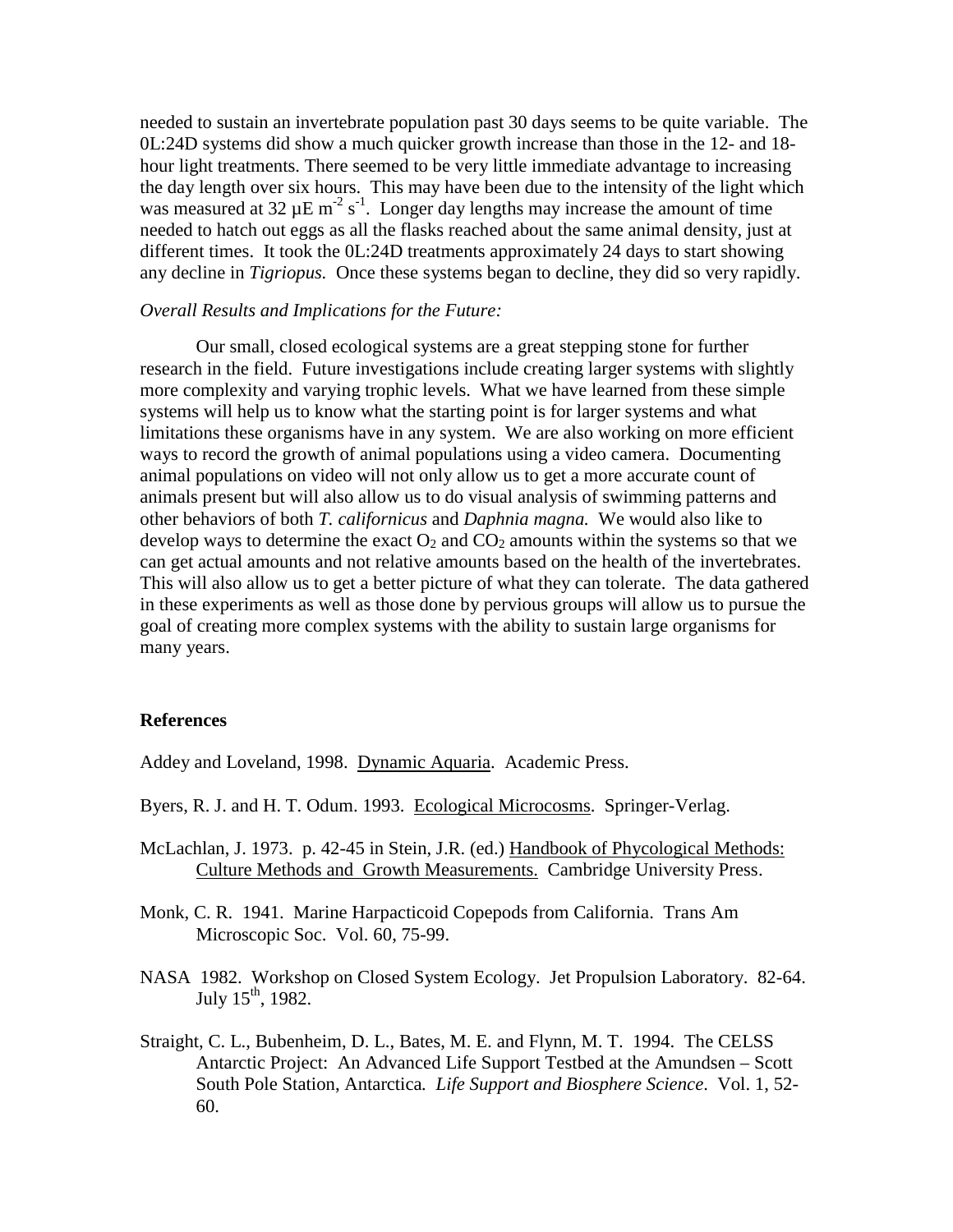- Taub, Frieda B. and Michael E. Crow. 1980. *Synthesizing Aquatic Microcosms*. Microcosms in Ecological Research. Symposium in Augusta Georgia, November  $8-10^{th}$ , 1978.
- - 1993. Standardizing an aquatic microcosm test. p. 150-188 in Soares, A. and P. Calow. (eds.) Progress in Standardization of Aquatic Toxicity Tests. Pergamon Press.